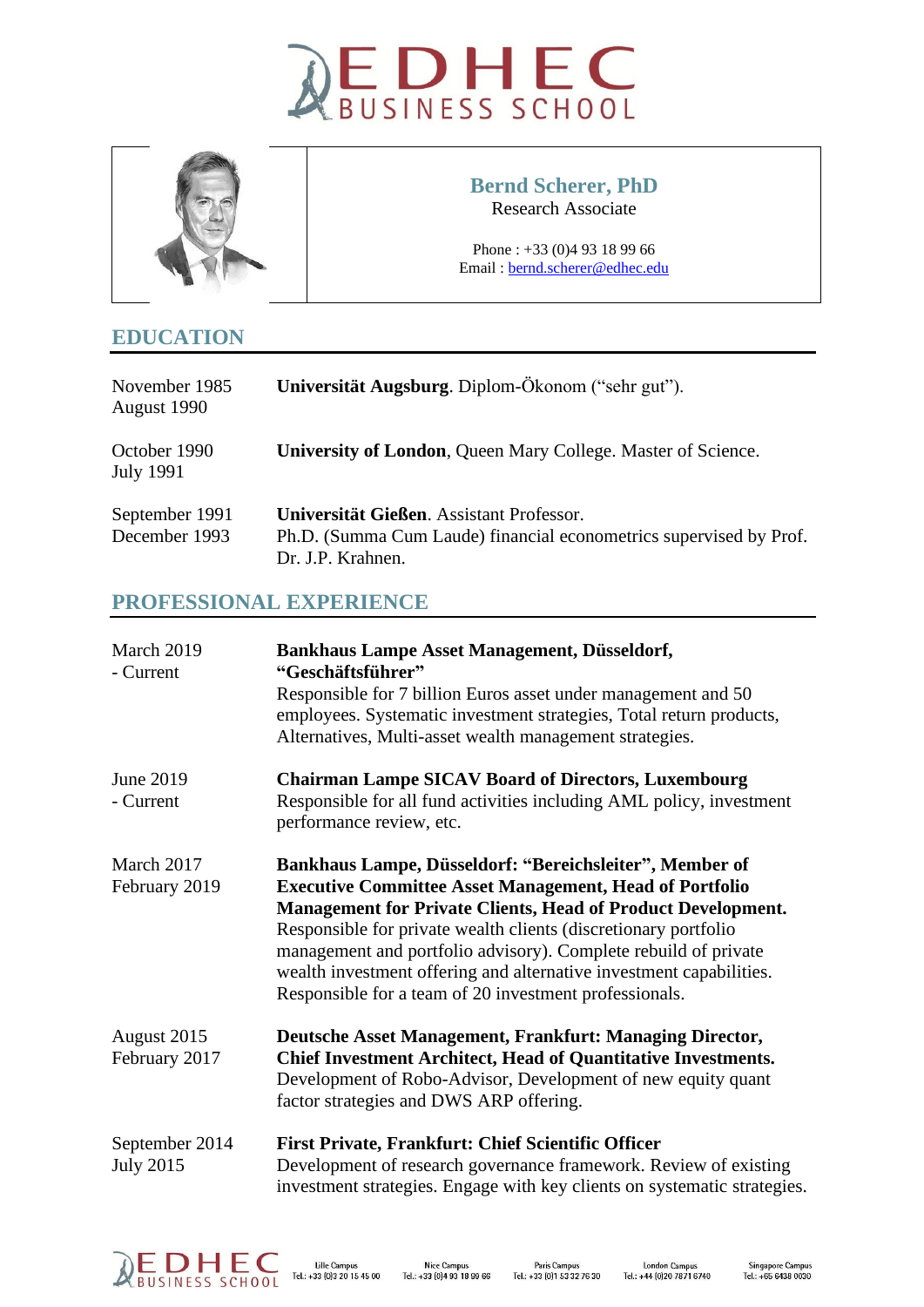| <b>July 2011</b><br>August 2014 | <b>FTC Capital, Vienna: Chief Investment Officer</b><br>Responsible for all employed investment strategies (long term as well<br>as intraday). Development of research governance. Relaunch of<br>existing products. Responsible for a team of 6 investment professionals.<br>Reporting to the owner and CEO.                                                                |
|---------------------------------|------------------------------------------------------------------------------------------------------------------------------------------------------------------------------------------------------------------------------------------------------------------------------------------------------------------------------------------------------------------------------|
| January 2010<br>October 2012    | <b>EDHEC Business School, London:</b><br><b>Full time Professor of Finance, Program Head Europe.</b><br>Teaching in London, Nice, Singapore. Development of MSC Program<br>in Europe. Research chair holder for real assets and sovereign wealth<br>funds.                                                                                                                   |
| January 2007<br>November 2009   | <b>Morgan Stanley, London: Managing Director</b><br><b>Head of Quantitative GTAA.</b><br>Development of new quantitative GTAA strategies, hiring and team<br>build up. Product launch: "Diversified alpha fund". Responsible for a<br>team of ten investment professionals.                                                                                                  |
| October 2005<br>December 2006   | <b>Deutsche Asset Management, New York: Managing Director</b><br>Head of Research, Head of Portfolio Engineering.<br>Research for all quantitative investment strategies (FTAA, active<br>equity, currency overlay ). Responsible for portfolio construction,<br>risk management for all quantitative strategies. Responsible for a team<br>of ten investment professionals. |
| January 2001<br>September 2005  | <b>Deutsche Asset Management, Frankfurt: Director</b><br><b>Head of Investment Solutions.</b><br>Creation of investment solutions and asset allocation models for<br>insurance companies, pension funds, sovereign wealth funds.<br>Development of ALM study for DB pension liabilities. Responsible for<br>a team of 5 investment professionals.                            |
| April 1998<br>December 2000     | <b>SCHRODERS Investment Management, London</b><br>Associate Director - Head of Fixed Income Research.<br>Creation of quantitative fixed income strategies, Development of<br>proprietary risk model and risk budgeting framework. Responsible for<br>a team of 5 investment professionals.                                                                                   |
| January 1995<br>March 1998      | Sal. OPPENHEIM Asset Management, Köln<br><b>Senior Quantitative Analyst.</b><br>Development of quantitative investment strategies (TAA, active equity,<br>Derivatives based target outcome products). Creation of first Best of<br>two model for German clients.                                                                                                             |
| December 1994<br>December 1993  | <b>MORGAN STANLEY, London</b><br>Analyst.<br>Research and trading across fixed income securities (high yield and<br>government bonds).                                                                                                                                                                                                                                       |

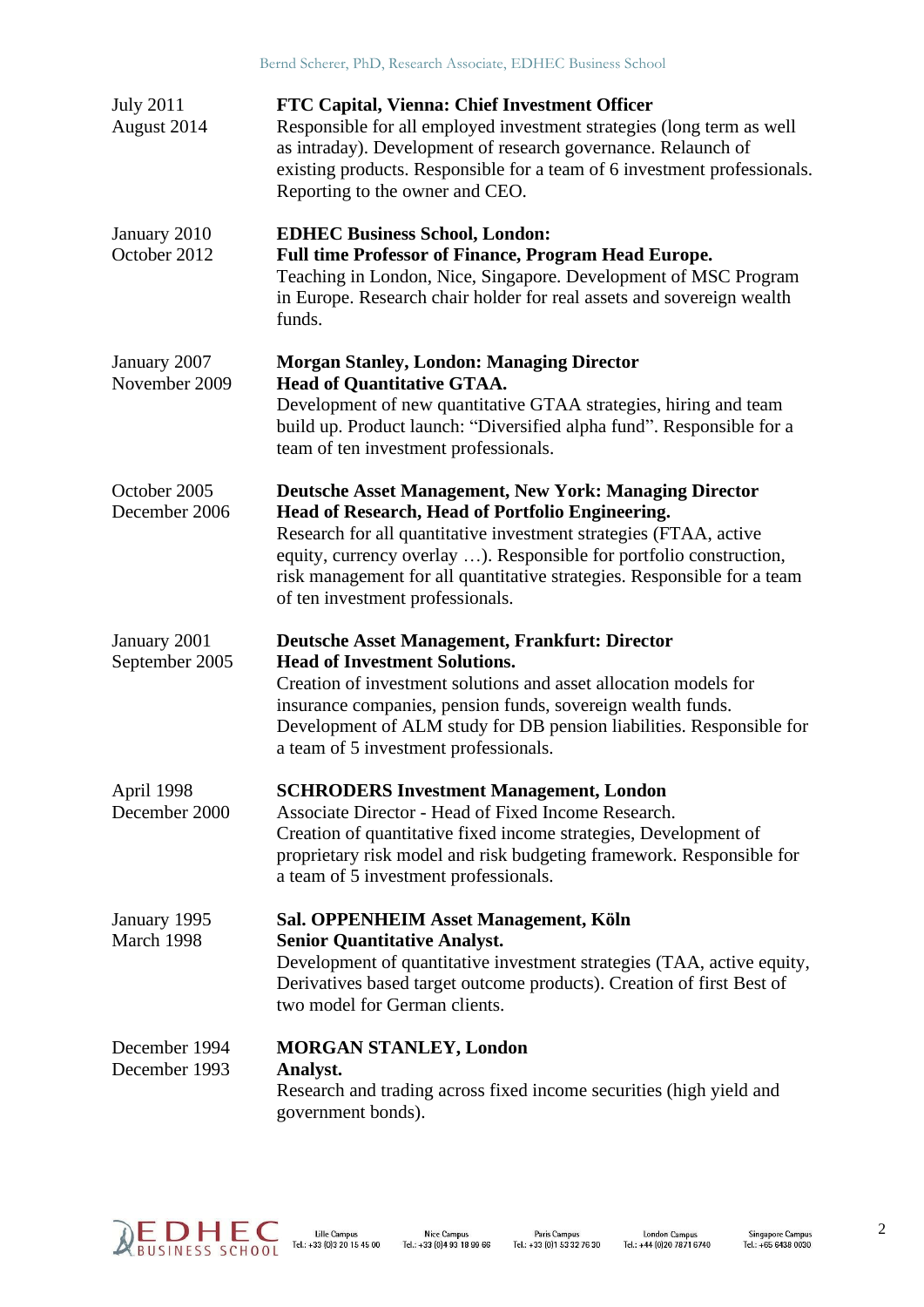# **PUBLICATIONS (OVERVIEW)**

#### ORCID:<https://orcid.org/0000-0001-6926-5347>

Published in major academic and practitioner Journals like the Journal of Banking and Finance, Journal of Empirical Finance, Journal of Financial Markets, Journal of Economics and Statistics, Journal of Derivatives, Quantitative Finance, Risk, Journal of Investment Management, Journal of Portfolio Management, Financial Analysts Journal, Journal of Applied Corporate Finance, Journal of Hedge Funds and Derivatives, Journal of Financial Markets and Portfolio Management, Journal of Trading, Journal of Risk Model Validation, Journal of Alternative Investments etc. Published six books on risk budgeting, asset allocation, portfolio optimization and quantitative asset management for Springer, Risk and Oxford University Press

#### **AFFILIATIONS**

| October 2019     | <b>Associate Editor</b>                           |
|------------------|---------------------------------------------------|
| - current        | <b>Journal of Systematic Investing</b>            |
| January 2016     | <b>EDHEC Risk, Nice</b>                           |
| - current        | <b>Research Associate</b>                         |
| October 2018     | Schumpeter Business School, Universität Wuppertal |
| - current        | <b>Research Associate</b>                         |
| January 2007     | <b>Associate Editor</b>                           |
| - current        | <b>Journal of Asset Management</b>                |
| March 2014       | WU, Vienna                                        |
| December 2016    | <b>Visiting Professor of Finance</b>              |
| March 2007       | <b>London Quant Group</b>                         |
| <b>July 2011</b> | <b>Board Member</b>                               |
| March 2007       | <b>Birkbeck College</b>                           |
| March 2009       | <b>Visiting Professor of Finance</b>              |

### **TEACHING ASSIGNMENTS**

University of Augsburg, European Business School, WHU, WU Wien, Columbia University, Carnegie Mellon, Birkbeck College, EDHEC Business School

### **REFEREE ACTIVITIES**

Management Science, Journal of Banking and Finance, Journal of Empirical Finance, Journal of Financial Markets, Journal of Portfolio Management, Financial Analysts Journal, Quantitative Finance, Journal of Asset Management, Oxford University Press